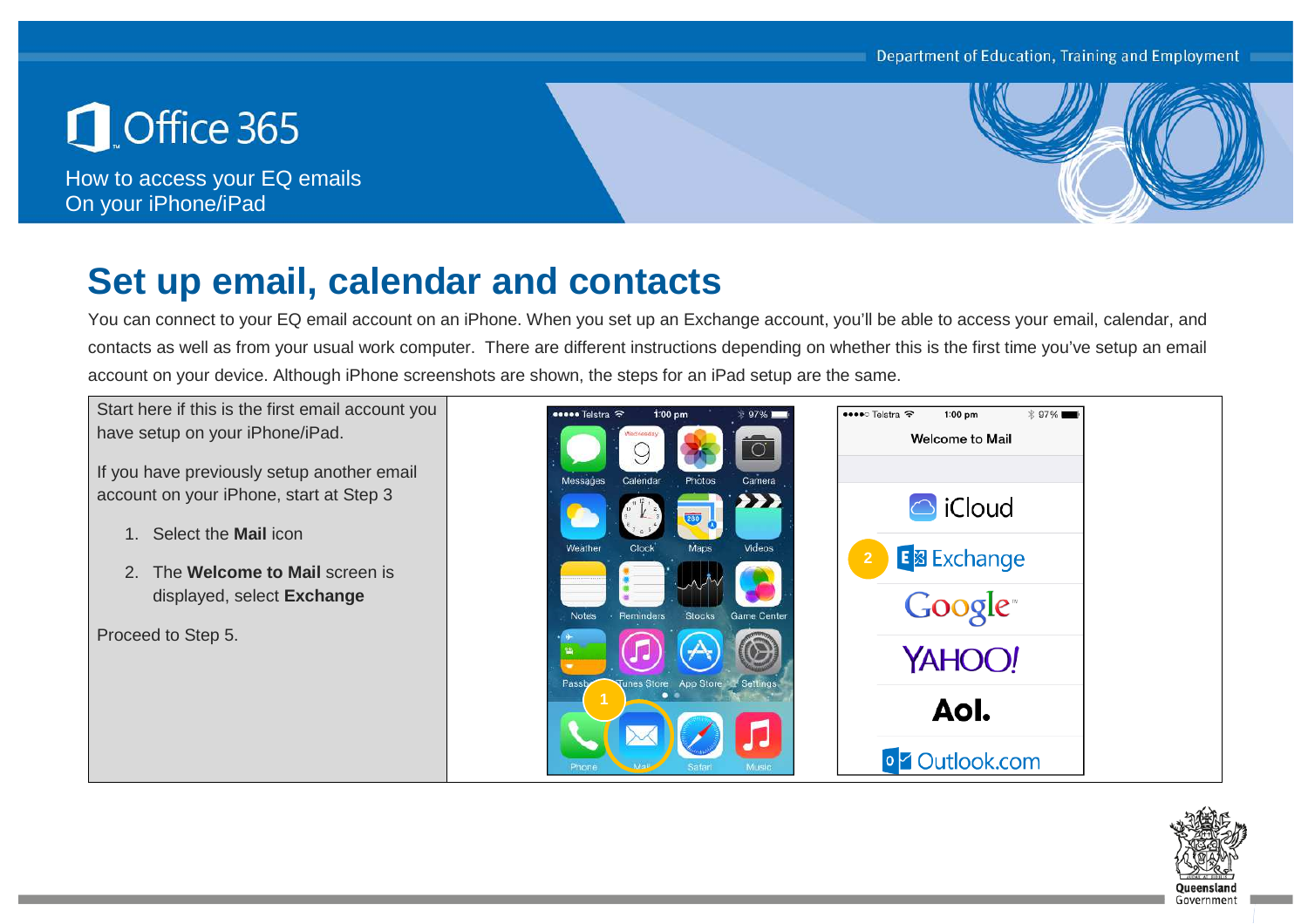Start here if you have already setup an email account on your iPhone/iPad

- 1. Select **Settings**
- 2. In the Settings screen, select **Mail, Contacts, Calendars**



|   | ••• Telstra ক<br>1:16 pm<br>Settings | <b><i><u></u></i></b> 92% ■ |  |
|---|--------------------------------------|-----------------------------|--|
|   | Wallpapers & Brightness              |                             |  |
|   | Sounds                               |                             |  |
| a | Passcode                             | ->                          |  |
|   | Privacy                              |                             |  |
|   | iCloud                               |                             |  |
|   | Mail, Contacts, Calendars            | $\overline{2}$              |  |
|   | <b>Notes</b>                         |                             |  |
|   | Reminders                            |                             |  |
|   |                                      |                             |  |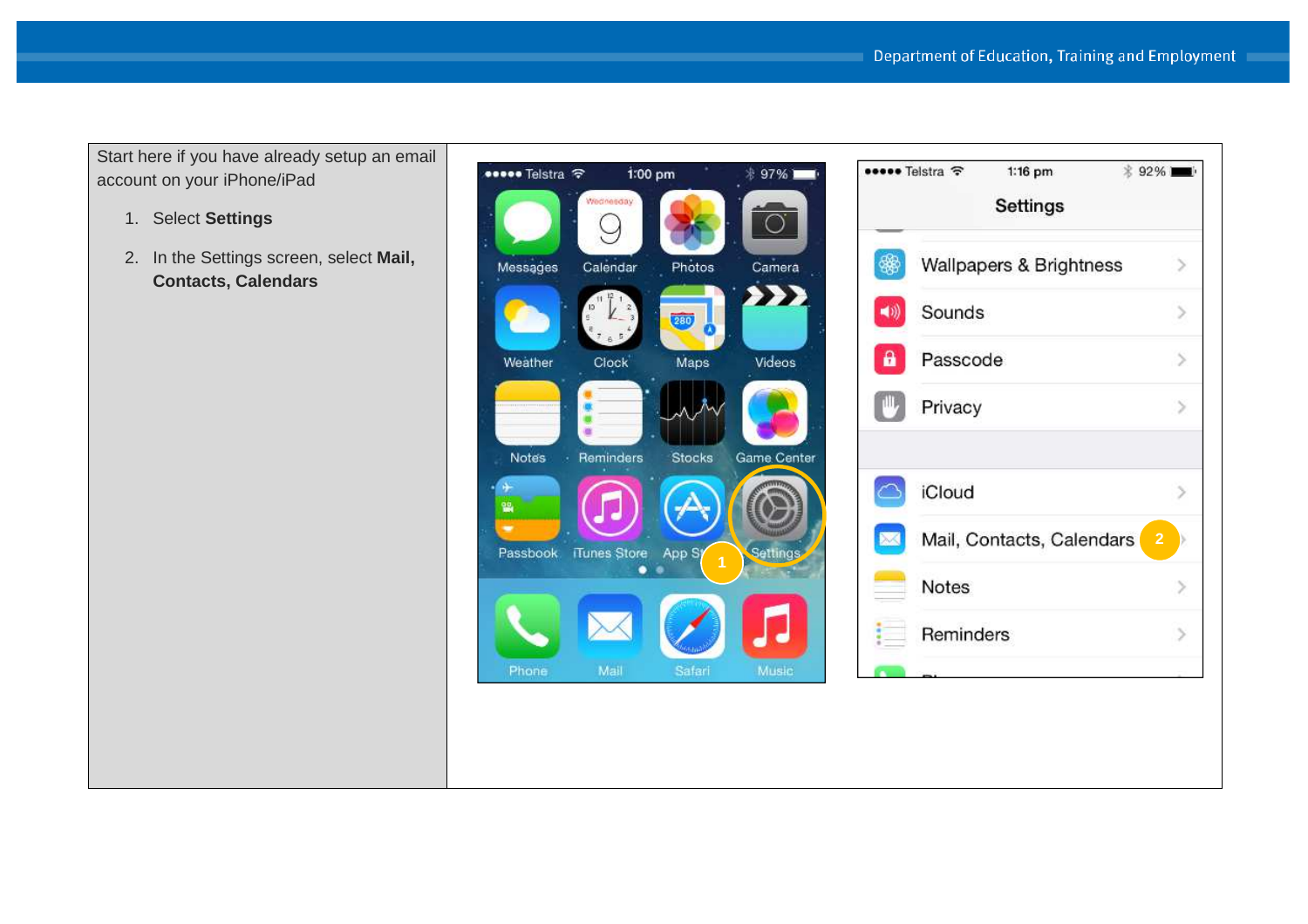- 3. In the Mail, Contacts, Calendars screen, select **Add Account**
- 4. In the Add Account screen, select **Exchange**

| ••••○ Telstra  ক                                                    | $3:04$ pm | $*$ 93%               |  |
|---------------------------------------------------------------------|-----------|-----------------------|--|
| Settings Mail, Contacts, Calendars                                  |           |                       |  |
| <b>ACCOUNTS</b>                                                     |           |                       |  |
| <b>Existing Mail</b><br>Mail, Contacts, Calendars, Reminders, Notes |           |                       |  |
| Add Account                                                         |           | 3                     |  |
|                                                                     |           |                       |  |
| <b>Fetch New Data</b>                                               |           | Push $>$              |  |
| <b>MAIL</b>                                                         |           |                       |  |
| Preview                                                             |           | 2 Lines $\rightarrow$ |  |
| Show To/Cc Label                                                    |           |                       |  |
| <b>Flag Style</b>                                                   |           | Colour >              |  |

| <b> \$93%</b> | * 92%)<br>••••• Telstra ক<br>1:16 pm          |
|---------------|-----------------------------------------------|
| alendars      | Mail Add Account                              |
| rs, Notes     | <b>B</b> iCloud                               |
| $\mathcal{P}$ | <b>E 图 Exchange</b><br>$\left 4\right\rangle$ |
| Push $>$      | Google <sup>-</sup>                           |
|               | YAHOO!                                        |
| 2 Lines $>$   | Aol.                                          |
| Colour        | <b>o Z</b> Outlook.com                        |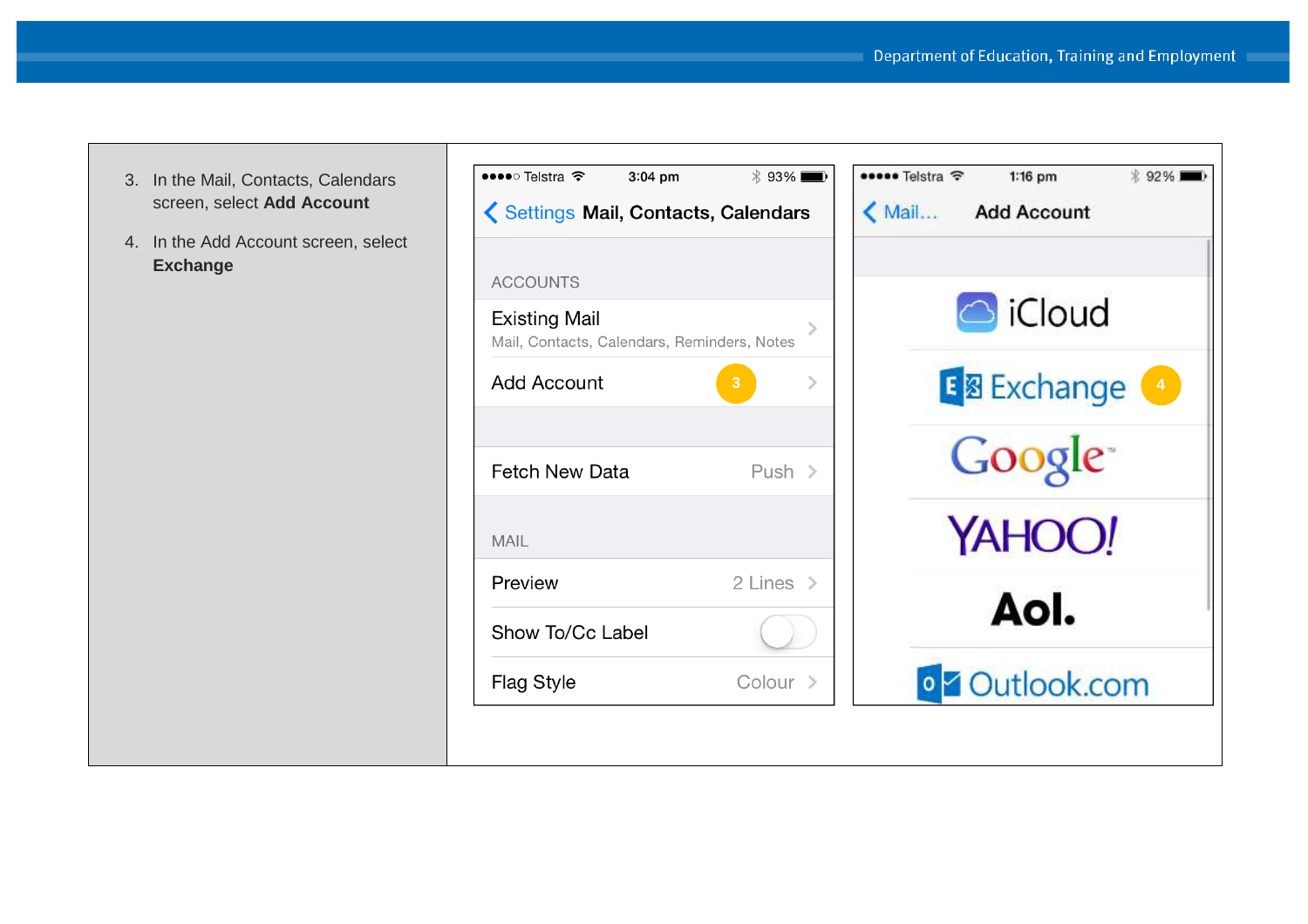- 5. In **Email** and **Password**, type your full EQ email address and password
- 6. Type a **Description** to name this account. We recommend calling it 'EQ email'.
- 7. Select **Next**
- 8. Your details will then be verified

If your details are accepted, go to **Step 14**.

If there was an error, go to **Step 9** to manually enter your server name.

| ••••• Telstra হ                | 4:18 pm          | 89%<br>$\blacksquare$                             | ••••• Telstra হ      | $4:18$ pm        | 89% |
|--------------------------------|------------------|---------------------------------------------------|----------------------|------------------|-----|
| Cancel                         | <b>Exchange</b>  | <b>Next</b>                                       | 8 <sup>°</sup>       | <b>Serifying</b> |     |
|                                |                  |                                                   |                      |                  |     |
| Email                          | rness1@eq.edu.au | $\overline{5}$                                    | Email                | rness1@eq.edu.au |     |
| Password                       |                  |                                                   | Password             |                  |     |
| Description EQ email           |                  | 6 <sup>1</sup>                                    | Description EQ email |                  |     |
|                                |                  |                                                   |                      |                  |     |
| Q                              | WERTYU           | $\overline{O}$<br>$\mathbf{L}$<br>$\vert P \vert$ |                      |                  |     |
|                                |                  |                                                   |                      |                  |     |
|                                | ASDFGHJKL        |                                                   |                      |                  |     |
|                                | Z X C V B N M    | $\mathbf{X}$                                      |                      |                  |     |
|                                |                  |                                                   |                      |                  |     |
| $\overline{\mathbb{Q}}$<br>123 | space            | return                                            |                      |                  |     |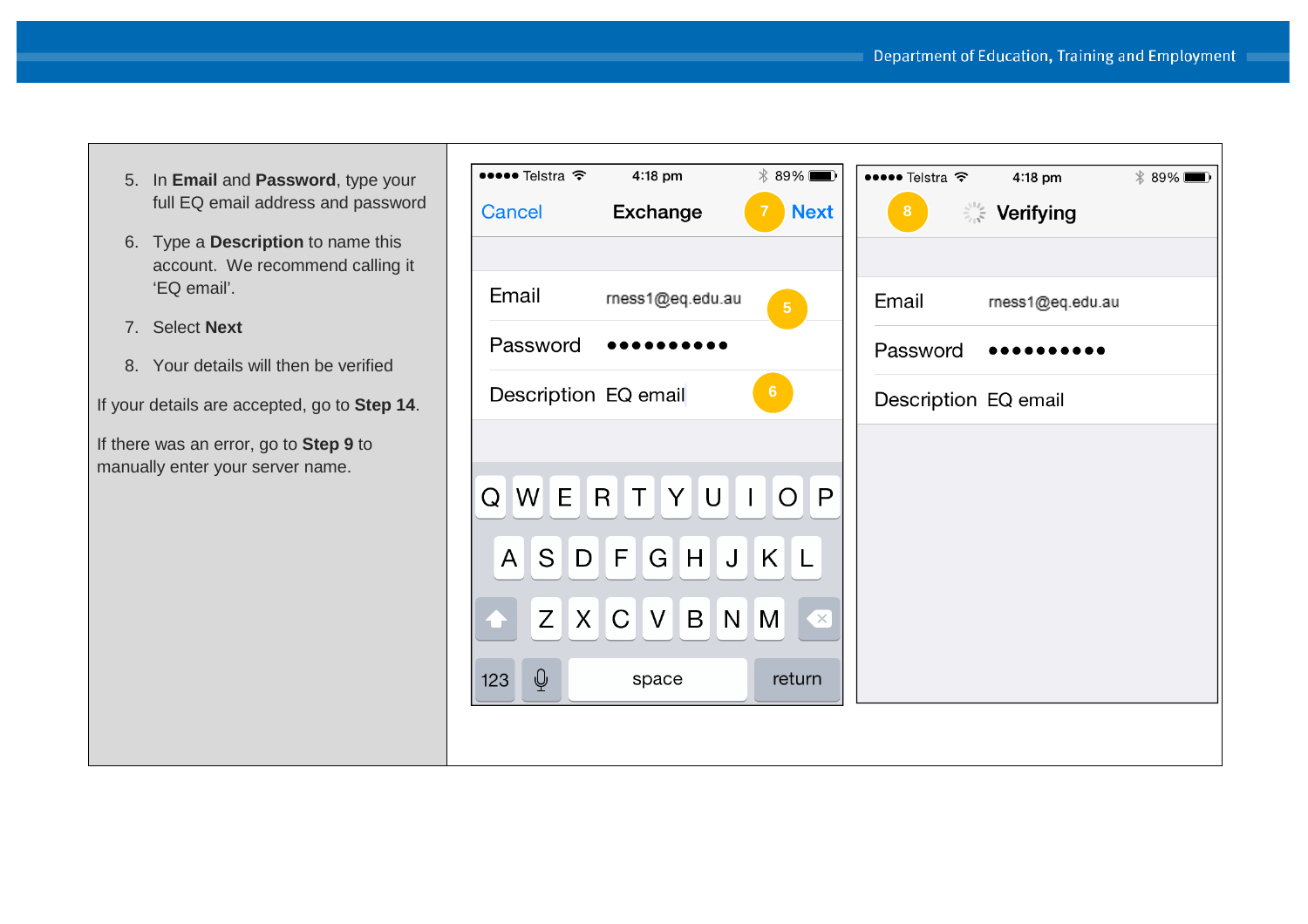Manually enter your Server settings

- 9. This screen will be displayed if your details cannot be verified
- 10. In **Server**, type **outlook.office365.com**
- 11. In **Username** and **Password**, type your full EQ email address and password

12. Select **Next**

| $\bullet \bullet \bullet$ Telstra $\widehat{\bullet}$ 4:20 pm |                  | $* 89\%$    |
|---------------------------------------------------------------|------------------|-------------|
| Cancel                                                        | 9                | <b>Next</b> |
|                                                               |                  |             |
| Email                                                         | rness1@eq.edu.au |             |
|                                                               |                  |             |
| <b>Server</b> Optional                                        |                  |             |
|                                                               |                  |             |
| <b>Domain</b> Optional                                        |                  |             |
| <b>Username</b> Required                                      |                  |             |
| Password Required                                             |                  |             |
|                                                               |                  |             |
| Description EQ email                                          |                  |             |
|                                                               |                  |             |
|                                                               |                  |             |

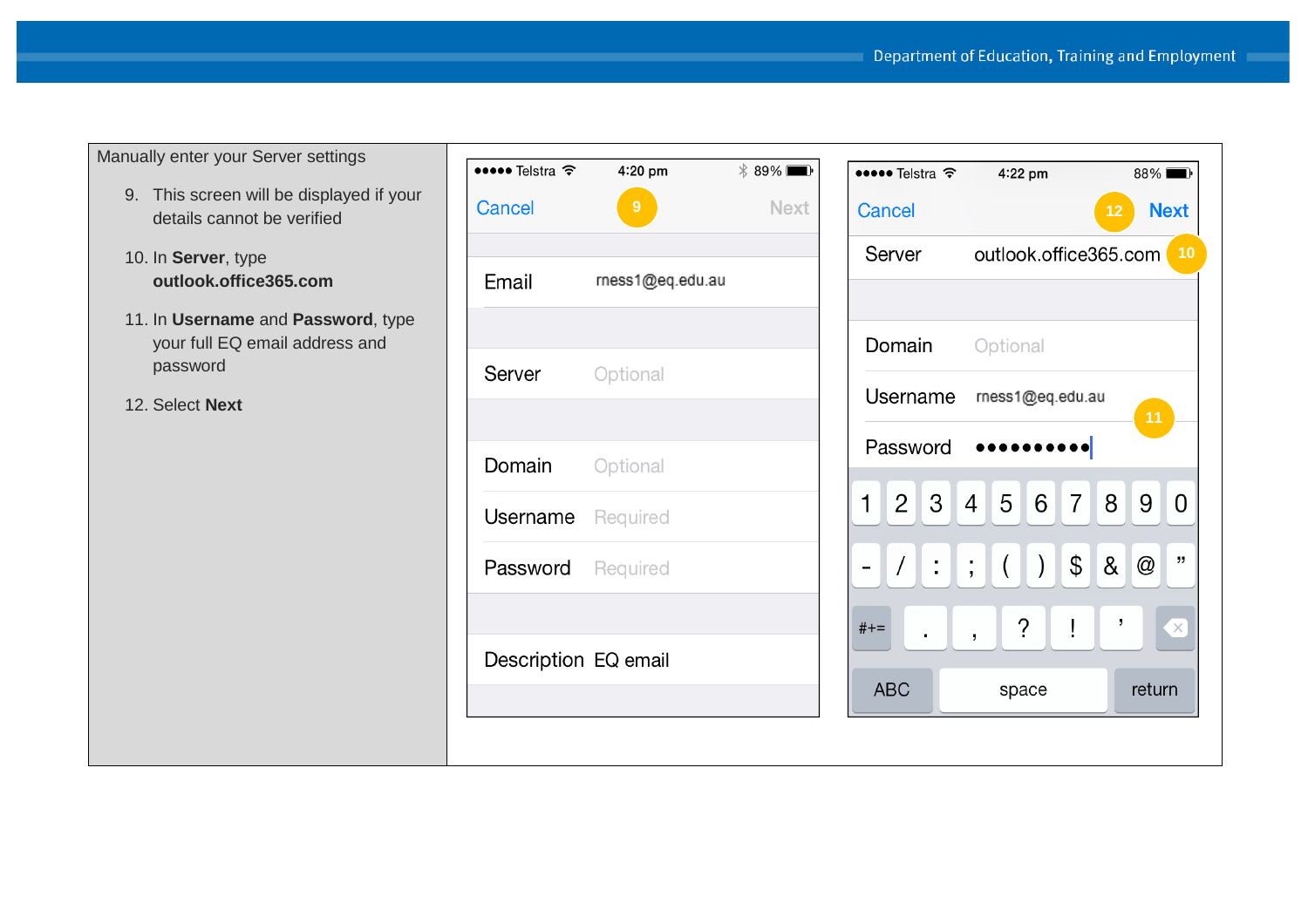13. Your details will be then be verified

Choose the type of information you want to synchronise between your account and your iPhone/iPad

14. Select your synching preferences. We recommend selecting Mail, Contacts and Calendars.

15. Then click **Save**

Congratulations! Your new email account is now created.

**NOTE: If you still have your old EQ Webmail account setup, this will now need to be removed.** 

| ••••• Telstra ক           | 4:22 pm               | 88%    | ••••• Telstra <sup>←</sup> | 4:18 pm         | $* 89\%$          |
|---------------------------|-----------------------|--------|----------------------------|-----------------|-------------------|
| $\frac{2^{11}c}{c}$<br>13 | Verifying             | Cancel |                            | <b>Exchange</b> | <b>Save</b><br>15 |
| Email                     | rness1@eq.edu.au      |        |                            |                 |                   |
|                           |                       |        | Mail                       |                 |                   |
| Server                    | outlook.office365.com |        | Contacts                   |                 | 14                |
|                           |                       |        | Calendars                  |                 |                   |
| Domain                    | Optional              |        | Reminders                  |                 |                   |
| Username                  | rness1@eq.edu.au      |        | <b>Notes</b>               |                 |                   |
| Password                  |                       |        |                            |                 |                   |
|                           |                       |        |                            |                 |                   |
| Description EQ email      |                       |        |                            |                 |                   |
|                           |                       |        |                            |                 |                   |
|                           |                       |        |                            |                 |                   |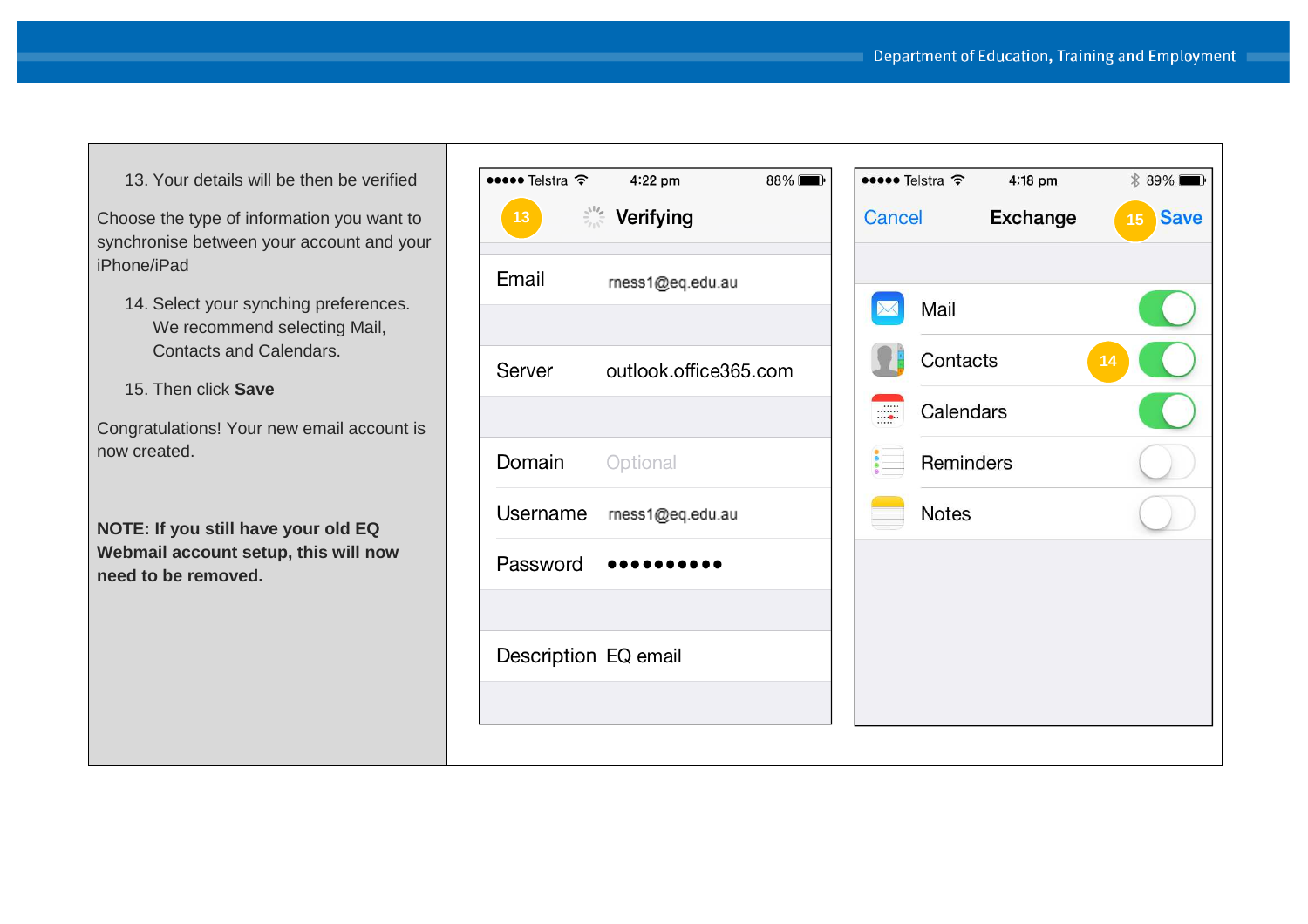Whenever you change your EQ network password, you'll need to update it on your iPhone/iPad too.

- 16. You can do this by going to **Settings> Mail, Contacts, Calendars** and selecting your EQ email account, that you named as 'EQ email' in Step 6
- 17. Type your new password in the **Password** field
- 18. Tap **Done** to update your password

| $\bullet \bullet \bullet$ Telstra $\widehat{\bullet}$ 4:18 pm | $* 89\%$              |
|---------------------------------------------------------------|-----------------------|
| Settings Mail, Contacts, Calendars                            |                       |
|                                                               |                       |
| <b>ACCOUNTS</b>                                               |                       |
| EQ email<br>Mail, Contacts, Calendars                         | 16                    |
| <b>Add Account</b>                                            |                       |
|                                                               |                       |
| <b>Fetch New Data</b>                                         | Push $>$              |
| MAIL                                                          |                       |
| Preview                                                       | 2 Lines $\rightarrow$ |
| Show To/Cc Label                                              |                       |
| Flag Style                                                    | Colour >              |

|                          | $\frac{1}{2}$ 69% |
|--------------------------|-------------------|
| Account                  | 18<br><b>Done</b> |
|                          |                   |
| rness1@eq.edu.au         |                   |
|                          |                   |
| outlook.office365.com    |                   |
|                          |                   |
| <b>Domain</b> Optional   |                   |
| Username mess1@eq.edu.au |                   |
|                          | 17                |
|                          |                   |
| Description EQ email     |                   |
|                          |                   |
|                          |                   |